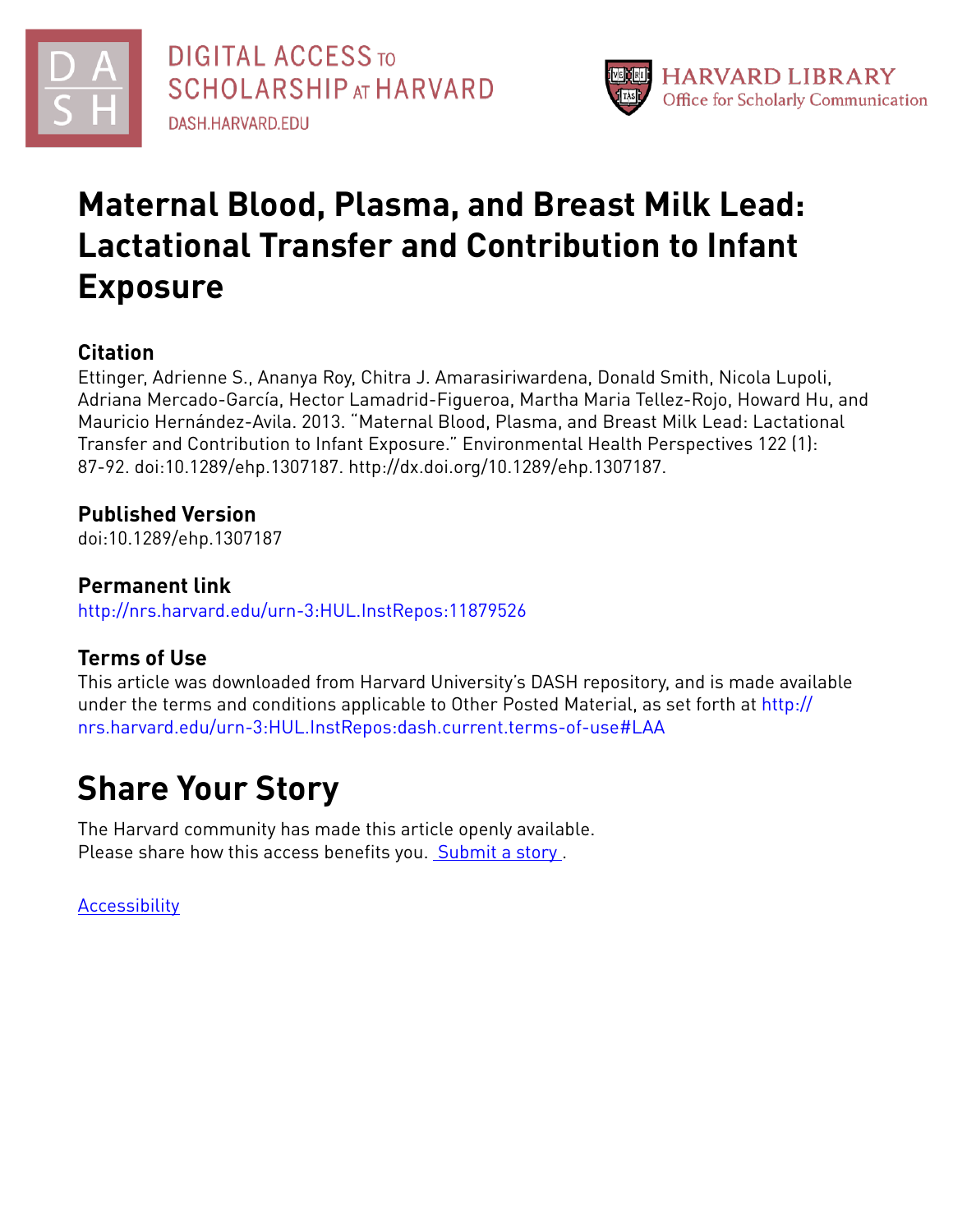## **Maternal Blood, Plasma, and Breast Milk Lead: Lactational Transfer and Contribution to Infant Exposure**

*Adrienne S. Ettinger,1,2 Ananya Roy,1 Chitra J. Amarasiriwardena,2,3 Donald Smith,4 Nicola Lupoli,2,3 Adriana Mercado-García,5 Hector Lamadrid-Figueroa,5 Martha Maria Tellez-Rojo,5 Howard Hu,6 and Mauricio Hernández-Avila<sup>7</sup>*

<sup>1</sup>Department of Chronic Disease Epidemiology, School of Public Health, Yale University, New Haven, Connecticut, USA; <sup>2</sup>Department of Environmental Health, Harvard School of Public Health, Boston, Massachusetts, USA; <sup>3</sup>Channing Laboratory, Department of Medicine, Brigham and Women's Hospital, Boston, Massachusetts, USA; <sup>4</sup>Department of Biology and Environmental Toxicology, University of California, Santa Cruz, Santa Cruz, California, USA; <sup>5</sup>Division of Statistics, Center for Evaluation Research and Surveys, National Institute of Public Health, Cuernavaca, Morelos, México; <sup>6</sup>Office of the Director, Dalla Lana School of Public Health, University of Toronto, Toronto, Ontario, Canada; 7Office of the Director, National Institute of Public Health, Cuernavaca, Morelos, México

**Background: Human milk is a potential source of lead exposure. Yet lactational transfer of lead from maternal blood into breast milk and its contribution to infant lead burden remains poorly understood.**

**Objectives: We explored the dose–response relationships between maternal blood, plasma, and breast milk to better understand lactational transfer of lead from blood and plasma into milk and, ultimately, to the breastfeeding infant.**

**Methods: We measured lead in 81 maternal blood, plasma, and breast milk samples at 1 month postpartum and in 60 infant blood samples at 3 months of age. Milk-to-plasma (M/P) lead ratios were calculated. Multivariate linear, piecewise, and generalized additive models were used to examine dose–response relationships between blood, plasma, and milk lead levels.**

**Results: Maternal lead levels (mean ± SD) were as follows: blood: 7.7 ± 4.0 μg/dL; plasma: 0.1 ± 0.1 μg/L; milk: 0.8 ± 0.7 μg/L. The average M/P lead ratio was 7.7 (range, 0.6–39.8) with 97% of the ratios being > 1. The dose–response relationship between plasma lead and M/P ratio was non**linear (empirical distribution function =  $6.5$ ,  $p = 0.0006$ ) with the M/P ratio decreasing by 16.6 and **0.6 per 0.1 μg/L of plasma lead, respectively, below and above 0.1 μg/L plasma lead. Infant blood lead level (3.4 ± 2.2 μg/dL) increased by 1.8 μg/dL per 1 μg/L milk lead (***p* **< 0.0001,** *R***<sup>2</sup> = 0.3).**

**Conclusions: The M/P ratio for lead in humans is substantially higher than previously reported, and transfer of lead from plasma to milk may be higher at lower levels of plasma lead. Breast milk is an important determinant of lead burden among breastfeeding infants.**

**Citation: Ettinger AS, Roy A, Amarasiriwardena CJ, Smith DR, Lupoli N, Mercado-García A, Lamadrid-Figueroa H, Tellez-Rojo MM, Hu H, Hernández-Avila M. 2014. Maternal blood, plasma, and breast milk lead: lactational transfer and contribution to infant exposure. Environ Health Perspect 122:87–92; <http://dx.doi.org/10.1289/ehp.1307187>**

### **Introduction**

Human milk has been suggested as a significant potential source of infant lead exposure due to the redistribution of cumulative maternal lead stores associated with bone resorption of pregnancy and lactation (Anderson and Wolff 2000; Silbergeld 1991). Maternal bone lead burden and breastfeeding practices are important predictors of maternal blood lead levels over the course of lactation (Tellez-Rojo et al. 2002); however, plasma lead is the main biologically active compartment from which lead is available to cross cell membranes (Cavalleri et al. 1978; O'Flaherty 1993). The milk-to-plasma (M/P) ratio, used to express the relative efficiency of passive transfer of a chemical from the blood into milk (Larsen et al. 2003), has been reported to be < 1.0 for lead (Lawrence and Lawrence 1998, 2005; Wolff 1983), although human data available to confirm this relationship are limited.

There are some data from rodents on the lactational transfer and uptake of lead in the neonate. Kostial and Momcilovic (1974) showed that the peak transfer of radiolabeled lead in mice from mother to litter occurred

during lactation. Keller and Doherty (1980) found that 25% of maternal bone lead burden in mice was transferred to offspring and that most of this activity occurred during lactation. Murine milk was found to concentrate lead at around 25 times the level circulating in plasma.

Because maternal blood is the matrix from which lead is transferred to breast milk and, ultimately, to the breastfeeding infant, the relationship of lead in maternal blood and in breast milk is of key importance. Early studies supported the belief that human milk levels were one-tenth to one-fifth the levels of lead in maternal blood (Abadin et al. 1997). However, Gulson et al. (1998a) and Amarasiriwardena et al. (2013) have discussed in detail the analytical difficulties of quantifying lead in breast milk. More recent studies of breast milk lead have consistently found maternal milk-to-blood lead ratios of ≤ 3% (Counter et al. 2004; Ettinger et al. 2004b; Gulson et al. 1998a; Li et al. 2000). Yet evidence suggests that the plasma-to-blood lead ratio can vary quite widely among and within individuals (Smith et al. 2002), and this may be attributable to underlying differences in

toxicokinetics—for example, with respect to δ-aminolevulinic acid dehydratase (ALAD) gene polymorphisms (Montenegro et al. 2006, 2008). Although blood lead levels are highly correlated with plasma lead levels, lead in bone (particularly trabecular bone) exerts an additional independent influence on plasma lead (Hernandez-Avila et al. 1998; Schutz et al. 1996; Smith et al. 1996), and mobilization of lead from bone is amplified during lactation (Gulson et al. 1998b). Thus, the bioavailability of lead for transfer into breast milk may not be well reflected by maternal blood lead levels alone. Better understanding of lead kinetics in the lactating woman and breastfeeding infant are needed for risk assessment and policy development [Centers for Disease Control and Prevention (CDC) 2010; Kosnett et al. 2007; Landrigan et al. 2002] because it is now understood that even low levels of lead are harmful to human health and development (CDC 2012).

Address correspondence to A.S. Ettinger, Yale Center for Perinatal, Pediatric and Environmental Epidemiology, 1 Church St, 6th floor, New Haven, CT 06510 USA. Telephone: (203) 764-9375. E-mail: [adrienne.ettinger@yale.edu](mailto:adrienne.ettinger@yale.edu)

We acknowledge the contribution of E. O'Flaherty and B. Claus Henn to discussions of concepts and earlier drafts of this manuscript and the American British Cowdray (ABC) Hospital in Mexico City for the use of their research facilities.

This study was supported by the U.S. National Institute of Environmental Health Sciences (NIEHS) grants P42-ES05947, R01-ES07821, R01-ES021446, and P30-ES 00002; Consejo Nacional de Ciencia y Tecnología (CONACyT) grant 4150M9405; and Consejo de Estudios para la Restauración y Valoración Ambiental (CONSERVA), Department of Federal District, México. A.S.E. was supported by NIEHS K01-ES014907 and by the Centers for Disease Control and Prevention (CDC) Research Participation Program with the Oak Ridge Institute for Science and Education (ORISE) through an interagency agreement with the U.S. Department of Energy (DOE). ORISE is managed by Oak Ridge Associated Universities under DOE contract number DE-AC05-00OR22750.

The contents of this study are solely the responsibility of the authors and do not necessarily represent the official views of the NIEHS/NIH or CDC.

The authors declare they have no actual or potential competing financial interests.

Received: 6 June 2013; Accepted: 30 October 2013; Advance Publication: 1 November 2013; Final Publication: 1 January 2014.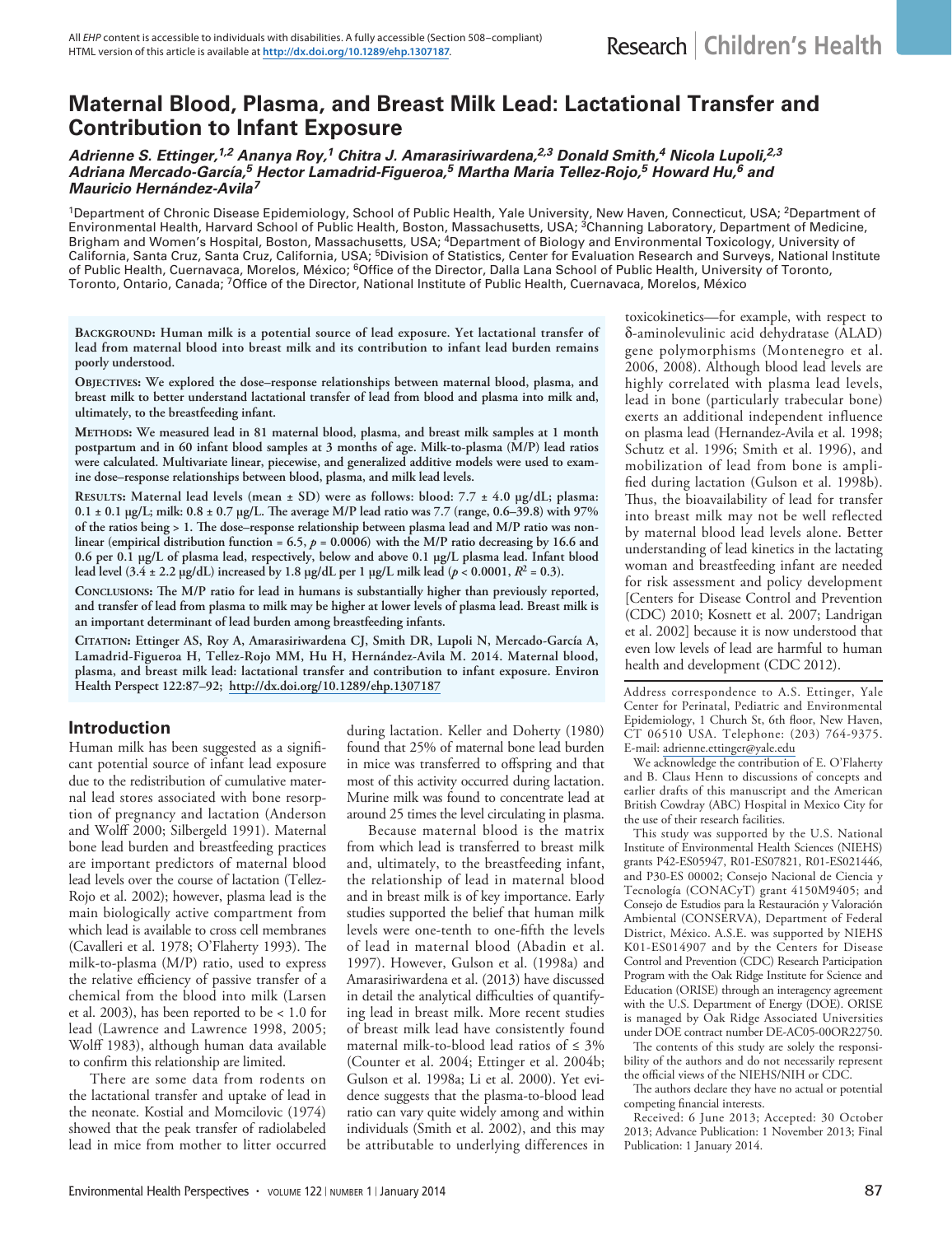To better understand the distribution and transfer of lead during lactation, we measured maternal plasma, blood, and breast milk lead concentrations at 1 month postpartum in a study of lactating women in Mexico City, Mexico. We also explored the relationship between breast milk lead and infant blood lead levels among their breastfeeding infants.

## **Materials and Methods**

*Study subjects*. Subjects were participants in a longitudinal study of lead biomarkers and reproduction which has been described in detail elsewhere (Lamadrid-Figueroa et al. 2006; Tellez-Rojo et al. 2004). Women were recruited during prenatal visits between May 1997 and July 1999 at one of three clinics of the Mexican Institute of Social Security (IMSS) in Mexico City and followed throughout their pregnancy and for up to 1 year postpartum. All mothers were informed about the study procedures, and those who agreed to participate read and signed a letter of informed consent. The research protocol was approved by the ethics committees of the National Institute of Public Health of Mexico and the participating hospitals, the Harvard School of Public Health, the Brigham and Women's Hospital, and the University of California, Santa Cruz. A total of 463 pregnant women were recruited. Blood and plasma samples were collected at each trimester and at 1, 4, 7, and 12 months postpartum. Lactating women were also asked to provide breast milk samples at the 1-month postpartum visit. This analysis is limited to 81 subjects for whom there were lead values in breast milk, blood, and plasma at 1 month postpartum. Additionally, among a subset of 60 mother–infant pairs with infant blood lead levels at 3 months of age, we explored the effect of breast milk lead on infant lead burden in this population.

*Plasma lead measurement*. Before venipuncture, each subject's arm was washed with ultrapure water and disinfected with reagent-grade alcohol. Thirteen milliliters of venous blood was then collected into a polyethylene tube containing 100 USP sodium heparin (H-3393; Sigma Chemical Company, St. Louis, MO, USA) using gravity-assisted procedures to limit potential hemolysis. Samples were processed and shipped frozen to the trace metal facility at the University of California, Santa Cruz, for measurement of plasma lead using ultra-clean methods detailed elsewhere (Hernandez-Avila et al. 1998; Smith et al. 1998). All samples were analyzed using inductively coupled plasma mass spectrometry (ICP-MS; Thermo Finnigan, Bremen, Germany). Potential contamination by lead from hemolyzed red cells was assessed by measuring levels of total plasma iron and free hemoglobin as described

by Smith et al. (1998). This method yields a measurement precision of  $\leq 0.5\%$  RSD (relative standard deviation) for lead concentrations of > 0.05 ng/mL and an analytical detection limit of 0.01 ng/mL (0.01 μg/L).

*Blood lead measurement*. Maternal and infant venous whole blood was collected into metal-free tubes (Vacutainer, B-D 367734; Becton-Dickinson, Franklin Lakes, NJ, USA) for blood lead analysis. Graphite furnace atomic absorption spectrophotometry (model 3000; PerkinElmer, Norwalk, CT, USA) was used to quantify blood lead according to a technique described by Miller et al. (1987). Measurements were performed at the ABC Hospital Trace Metal Laboratory, which participated in the CDC blood lead proficiency testing program administered by the Wisconsin State Laboratory of Hygiene (Madison, WI). The laboratory standardization program provided external quality control specimens varying from 2 to 88 μg/dL, and our laboratory maintained acceptable performance during the study period. The limit of detection for this method is  $0.1 \mu g/dL$  (1 μg/L).

*Breast milk lead measurement*. Breast milk samples were collected from lactating women using specific techniques designed to minimize potential for environmental contamination and any potential variability in breast milk lead over time (related to time of day, milking session time, months postpartum). Before manual expression of milk, the breast was washed with deionized water that also was collected and analyzed for lead contamination. Ten milliliters of milk was collected in preleached polypropylene containers. Samples were shipped frozen and stored at  $-30^{\circ}$ C (Fisher IsoTempPlus, New York, NY, USA) until analysis. Breast milk sample preparation was performed at University of Massachusetts Research Institute for Analytical Chemistry (Amherst, MA), and instrumental analysis was performed at the Trace Metals Laboratory of Harvard School of Public Health. Digestion was performed using nitric acid in high temperature high pressure asher (HPA) (Anton Paar USA, Ashland, VA, USA), and lead content in the samples was analyzed by isotope dilution–inductively coupled plasma mass spectrometry (ID-ICPMS) (Sciex Elan 6100- DRC; Perkin Elmer, Norwalk, CT, USA) by methods previously described in detail (Amarasiriwardena et al. 2013; Ettinger et al. 2004b). The precision for these measurements ranged from 0.3 to 7.8% RSD, and the analytic detection limit by this method is 0.01  $n$ g/mL  $(0.01 \mu$ g/L).

*Statistical analysis*. Univariate distributions were examined for all variables. Outliers were identified as values > 3 SDs from the mean: Subjects with blood lead levels > 30 μg/dL

 $(n = 1)$  and plasma lead levels > 1 µg/L  $(n = 2)$ were excluded. Milk and plasma lead concentrations are expressed in parts per billion (ppb), whereas blood lead concentrations, typically expressed in micrograms per deciliter, were converted to micrograms per liter as necessary to calculate transfer indices (plasma–blood lead ratio, breast milk–blood lead ratio). The M/P ratio was calculated by dividing breast milk lead concentration (micrograms per liter) by plasma lead concentration (micrograms per liter).

Bivariate analyses were carried out to explore the relationships between the different biomarkers of lead exposure. Spearman tests of correlation were used and correlation coefficients (ρ) with *p*-values reported. Nonparametric smoothing [locally weighted scatterplot smoothing (LOWESS), bandwidth 0.75] was used to explore the shape of the associations between the different lead biomarkers.

Multivariable linear regression models were fitted using ordinary least-squares methods to estimate associations between the blood or plasma and breast milk lead levels. Given the limited sample size available for analysis, extensive covariate adjustment was not feasible. We chose to investigate covariates (maternal age, dietary calcium intake, and systolic blood pressure) based on *a priori* knowledge of biological significance and review of the scientific literature. Covariates were retained in the models if the main effect estimate of plasma or blood lead on breast milk lead changed by > 10% or if it increased the model coefficient of determination  $(R^2)$  by > 10%. To explore potential nonlinear associations, we also examined the relationships between the variables using nonparametric regression with generalized additive models (GAMs). The GAM models allowed us to examine possible nonlinear effects using a smooth functional term corresponding to plasma lead in the multivariate model. The smoothing term was fitted by using penalized regression splines with degree of smoothness selected by crossvalidation technique, allowing us to determine the functional relationship between the different matrices in a flexible, data-adaptive way instead of being restricted to a linear relationship. Where the GAMs indicated a nonlinear relationship, we explored the effects using piecewise linear models to describe the trend.

We explored the contribution of breast milk lead to infant blood lead levels among a subset of mother–infant pairs using multivariate regression accounting for breastfeeding duration (months of exclusive breastfeeding) over the preceding 3 months of the infant's life. Stratified and interaction models were also fitted to determine whether breastfeeding status (yes/no, exclusively breastfed in the preceding month) altered this relationship. Sensitivity analyses of the breast milk–infant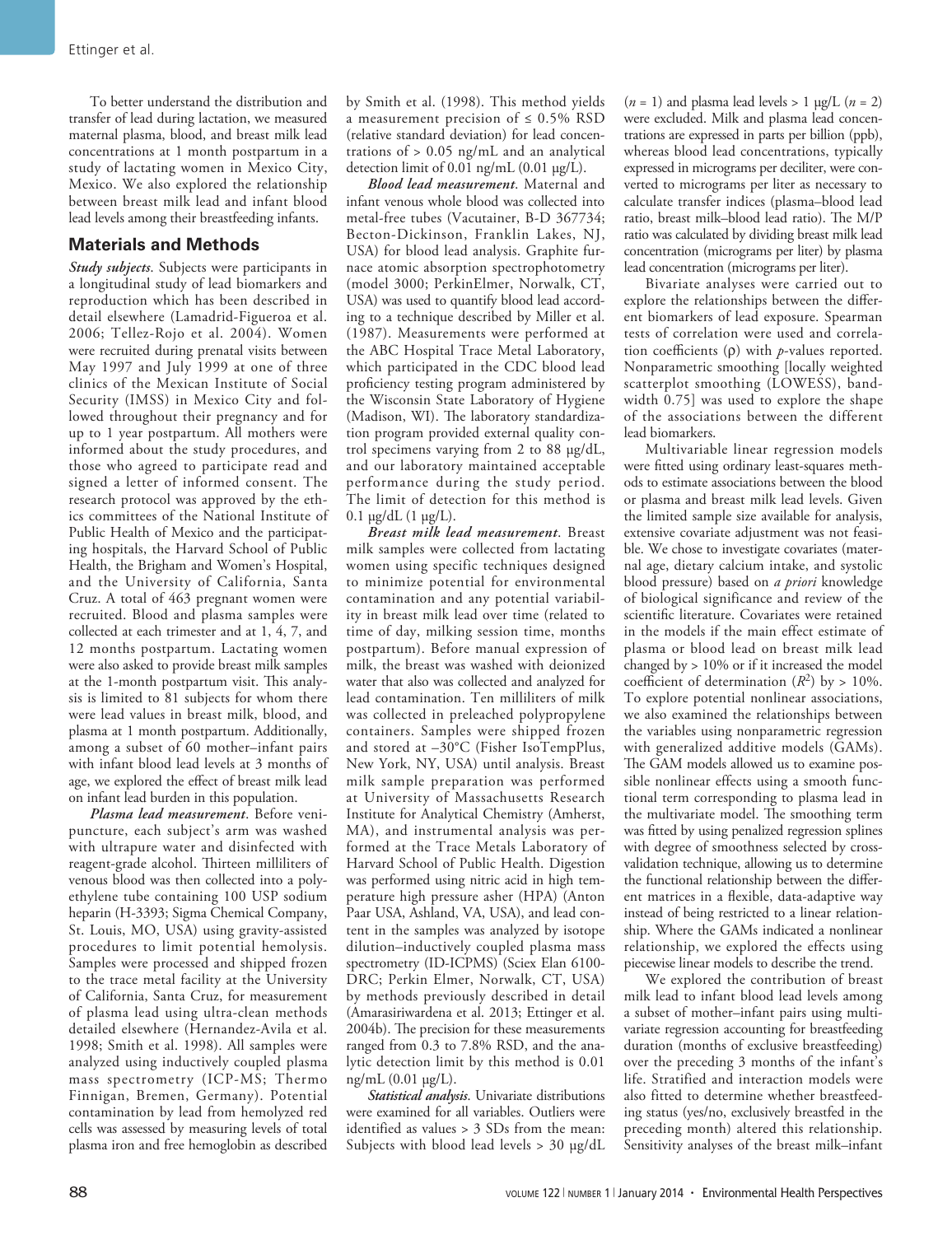blood lead association were carried out to assess the additional contribution of lead from umbilical cord blood (where available) among 36 mother–infant pairs, accounting for infant birth weight (as a proxy for the amount of milk consumed) and breastfeeding status. All statistical analyses were performed using SAS<sup>®</sup> for Windows, version 9.3 (SAS Institute Inc., Cary, NC, USA) and R Programming Language (version 2.12.2; R Development Core Team, Vienna, Austria).

#### **Results**

Maternal lead levels at 1 month postpartum were as follows: blood: 7.7 ± 4.0 (range, 1.7–28.7) μg/dL; plasma: 0.1 ± 0.1 (range, 0.03–0.5)  $\mu$ g/L; and breast milk: 0.8 ± 0.7 (range, 0.04–3.2) μg/L. The plasma-to-blood ratio ranged from 0.06 to 0.42, and the average M/P lead ratio was 7.7 (range, 0.6–39.8) with 97% of the ratios being > 1. Infant blood lead at 3 months of age was 3.4 ± 2.2 (range, 0.5–14.5) μg/dL (Table 1). Significant correlation between the different lead biomarkers was observed (Table 2).

The multivariate linear relationships, adjusted for maternal age, dietary calcium intake and systolic blood pressure, between maternal blood lead, plasma lead, and breast milk lead are reported in Table 3. Figure 1A suggests a curvilinear association between blood and plasma lead after excluding outliers; however, the association best fit a log-linear model. A 1-μg/dL increase in blood lead was associated with an increase of 0.11 (95% CI: 0.09, 0.13) natural log (ln) (micrograms per liter) plasma lead and explained 57% of the variation in plasma lead ( $p < 0.0001$ ); however, the multivariate adjusted GAM model indicated that the association was linear [empirical distribution function (EDF) = 1] (data not shown). As Figures 1B and 2A indicate, blood and plasma lead levels have nonlinear associations with breast milk lead. Therefore, to describe the association between plasma and breast milk lead, we additionally fit a piecewise linear model with a knot value of 0.1 μg/L. The change in breast milk lead per 0.1-μg/L increase of plasma lead was –2.0 (95% CI: –7.4, 3.5) μg/L when plasma lead levels were  $< 0.1$   $\mu$ g/L, and 1.6 (95%) CI: 0.1, 3.2) μg/L when plasma lead levels were > 0.1 μg/L. The difference in slope was marginally significant in the piecewise linear model ( $p = 0.05$ ). Figure 2B shows that the plasma lead to M/P ratio relationship (indicative of relative transfer of lead) varied over the observed range of plasma lead levels.

The adjusted plasma–breast milk lead relationship was observed to be nonlinear with considerable variability over the range of plasma lead levels (Figure 3A; EDF = 4.2). The M/P ratio was also nonlinear (EDF =  $6.5$ ) and changed over the plasma lead range (Figure 3B). Below and above 0.1 μg/L the M/P ratio decreased, respectively, by 16.6 (95% CI: –24.6, –8.7) and 0.6 (95% CI: –2.5, 1.2) per 0.1 μg/L plasma lead. The difference in slope was statistically significant in the piecewise linear model ( $p = 0.002$ ).

Infant blood lead was significantly associated with maternal breast milk levels (Table 4). Breast milk lead explained 30% of the variation in infant blood lead levels.

After accounting for number of months of breastfeeding, infant blood lead at 3 months of age increased by 1.8 (95% CI: 1.1, 2.6) μg/dL per μg/L breast milk lead. Further, infant blood lead increased by 2.2 (95% CI: 1.1, 3.3) μg/dL among infants exclusively breastfed in the preceding month, compared with 1.1 (95% CI: 0.01, 2.2) μg/dL among those not breastfed in the preceding month  $(p$ -value for interaction = 0.06), indicating

**Table 1.** Summary of mother–infant lead levels in different matrices and transfer indices, Mexico City, 1997–1999.

| Lead matrix or transfer index | n  | Mean $\pm$ SD | Minimum | Maximum |
|-------------------------------|----|---------------|---------|---------|
| Maternal (1 month postpartum) |    |               |         |         |
| Blood lead (µg/dL)            | 81 | $7.7 + 4.0$   | 1.7     | 28.7    |
| Plasma lead (µq/L)            | 81 | $0.1 \pm 0.1$ | 0.03    | 0.5     |
| Breast milk lead (µq/L)       | 81 | $0.8 + 0.7$   | 0.04    | 3.2     |
| Plasma-blood lead ratio       | 81 | $0.2 + 0.1$   | 0.06    | 0.42    |
| Breast milk-blood lead ratio  | 81 | $1.2 \pm 0.9$ | 0.1     | 4.2     |
| Breast milk-plasma lead ratio | 81 | $7.7 + 7.1$   | 0.6     | 39.8    |
| Infant (3 months of age)      |    |               |         |         |
| Blood lead (µg/dL             | 60 | $3.4 + 2.2$   | 0.5     | 14.5    |

| Biomarker of lead exposure | Breast milk <sup>b</sup> | $B$ lood <sup>b</sup> | Plasma <sup>b</sup> | Blood <sup>c</sup> |
|----------------------------|--------------------------|-----------------------|---------------------|--------------------|
| Maternal                   |                          |                       |                     |                    |
| Breast milk                | 1.00                     | $0.44*$               | $0.31***$           | $0.34***$          |
| Blood                      |                          | 1.00                  | $0.76*$             | $0.65*$            |
| Plasma                     |                          |                       | 1.00                | $0.44***$          |
| Infant blood               |                          |                       |                     | 1.00               |

*<sup>a</sup>*Spearman correlation coefficients (ρ); prob > |*r*| under H0: ρ = 0. *b*Maternal: sample collected 1 month postpartum, *n* = 81. *c*Infant blood: sample collected at 3 months of age, *n* = 60. \**p* < 0.0001. \*\**p* < 0.01.

| Table 3. Multivariate <sup>a</sup> linear associations between lead levels in maternal plasma and maternal blood, |  |
|-------------------------------------------------------------------------------------------------------------------|--|
| and between lead levels in breast milk and lead in maternal blood or plasma.                                      |  |

| Outcome                  | Exposure                | $\beta$ (95% CI)       | SE   |                | <i>p</i> -Value <sup><i>b</i></sup> |
|--------------------------|-------------------------|------------------------|------|----------------|-------------------------------------|
| Plasma $c$               | <b>Blood</b>            | 0.1(0.09, 0.1)         | 0.01 | 0.6            | < 0.0001                            |
| Breast milk <sup>d</sup> | Blood                   | 0.1(0.04, 0.1)         | 0.02 | 0.2            | < 0.0001                            |
| Breast milk <sup>e</sup> | Plasma                  | 2.3(1.0, 3.6)          | 0.7  | 0.2            | 0.001                               |
| Breast milk <sup>f</sup> | Plasma: $\leq 0.1$ µg/L | $-2.0$ ( $-7.4$ , 3.5) | 2.7  | 0 <sub>2</sub> | 0.05                                |
|                          | Plasma: $> 0.1$ µg/L    | $1.6(-0.1, 3.2)$       | 0.9  |                |                                     |

*<sup>a</sup>*All models adjusted for maternal age, dietary calcium intake, and systolic blood pressure. *bR*<sup>2</sup> *p*-value for models of maternal blood or plasma as continuous variables, or *p*-value for the difference in coefficients (slopes) > 0.1 and ≤ 0.1 μg/dL maternal plasma lead. *c*Linear regression of maternal plasma lead [ln(μg/L)] and maternal blood lead (μg/dL). <sup>d</sup>Linear regression of breast milk lead (µg/L) and maternal blood lead (µg/dL). <sup>e</sup>Linear regression of breast milk lead<br>(µg/L) and maternal plasma lead (µg/dL). <sup>f</sup>Linear regression of breast milk lead (µg/L) and materna piecewise linear variable with knot value at 0.1 μg/L.



**Figure 1.** Unadjusted associations between maternal blood lead and maternal plasma (*A*) and breast milk lead (*B*) levels. The solid line represents a smoothed curve through the set of individual data points (open circles) from a robust locally weighted regression (bandwidth =  $0.7$ ).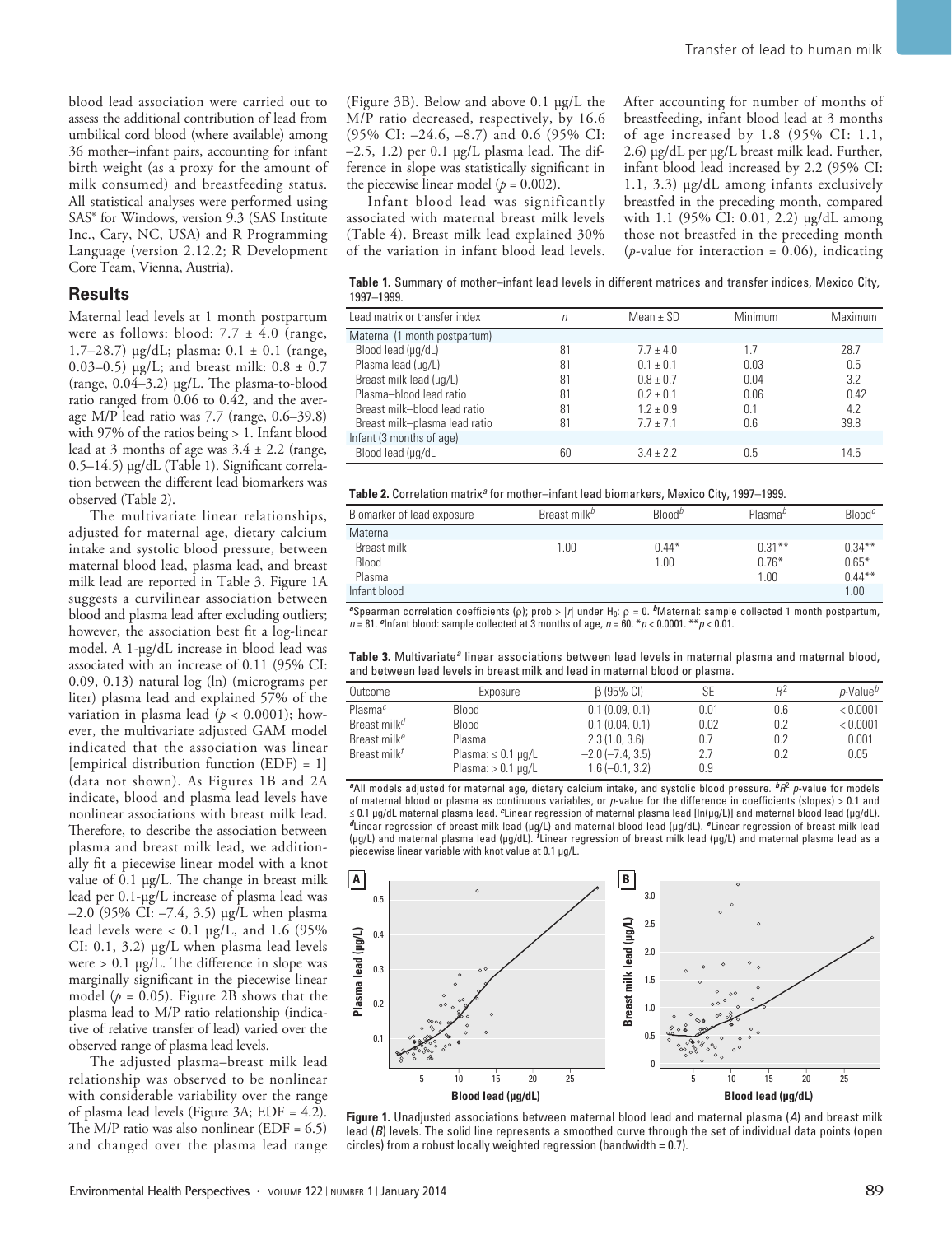effect modification by breastfeeding status (Figure 4).

Sensitivity analyses indicate that this relationship remained even after accounting for umbilical cord blood lead and birth weight; the increase in infant blood lead per unit change in breast milk lead was higher by 2.3 μg/dL among children exclusively breastfed compared with those not exclusively breastfed in the previous month ( $p$ -value for interaction =  $0.06$ ) (data not shown). Among infants exclusively breastfed, breast milk and umbilical cord blood explained 37% and 33% of variation in infant blood lead, respectively, compared with 10% and 50% of the variation among infants not exclusively breastfed in the preceding month.

#### **Discussion**

The results of this study suggest that the maternal toxicokinetics of lead between the compartments of blood, plasma (the bioavailable fraction), and breast milk (the exposure



**Figure 2.** Unadjusted associations between maternal plasma lead and (*A*) maternal breast milk lead and (*B*) breast M/P ratio. The solid line represents a smoothed curve through the set of individual data points



**Figure 3.** Nonlinear dose–response relationship between plasma lead and breast milk lead (EDF = 4.2) (*A*) and M/P ratio (EDF = 6.5) (*B*), from GAMs using penalized splines and adjusted for maternal age, dietary calcium intake, and systolic blood pressure. The M/P ratio decreased by 16.6 (95% CI: –24.6, –8.7) and 0.6 (95% CI: –2.5, 1.2) per 0.1-μg/L plasma lead below and above 0.1 μg/L plasma lead, respectively, in a piece-

**Table 4.** Relationship between breast milk lead (μg/L, 1 month postpartum) and infant blood lead (μg/dL, 3 months of age).

| Estimate (95% CI) | p-Value  | Partial $R^2$ |
|-------------------|----------|---------------|
|                   |          |               |
| 1.8(1.1, 2.6)     | < 0.0001 | 0.3           |
|                   |          |               |
| 1.8(1.1, 2.6)     | < 0.0001 | 0.3           |
| $0.3 (-0.6, 0.8)$ | 0.8      | 0.0           |
|                   |          |               |
|                   |          |               |
| 2.2(1.1, 3.3)     | 0.0001   | 0.4           |
|                   |          |               |
| 1.1(0.01, 2.2)    | 0.04     | 0.1           |
|                   |          |               |

*<sup>a</sup>p* = 0.06 for interaction between breast milk lead and breastfeeding status.

medium for breastfeeding infant) are complex. The relationship between maternal blood and plasma in our population had a curvilinear association best described by a log-linear function, suggesting variability in partitioning of lead between the erythrocyte component of blood and plasma over the range of lead exposure. This is very similar to that observed among 63 nonpregnant (Smith et al. 2002) and 237 pregnant women in Mexico (Lamadrid-Figueroa et al. 2006). Plasma lead increases as a fraction of blood lead. The plasma–blood lead ratio in our population varied from about 0.1 to 0.4, and the dose– response across the range of blood lead levels (data not shown) was also similar to the hockey stick–shaped association seen in the study by Smith et al. (2002). Therefore, the amount of lead available for transfer from plasma into breast milk varied over the range of blood lead, so blood lead may not be the best matrix in which to study the kinetics of lead transfer into breast milk and, ultimately, as a source of exposure to the breastfeeding infant.

Our results suggest that the transfer of lead from plasma to breast milk was also variable across the range of plasma lead. The M/P ratios reported here for lead are higher than previously estimated in humans as  $\leq 1.0$ , and may actually be more similar to results reported by earlier animal studies where lead concentrated in breast milk. In fact, the M/P ratio for lead was found to be nonlinear, with the highest M/P ratios at the lowest levels of plasma lead, which dropped off steeply until around 0.1 μg/L plasma lead and then tapered off. This could be explained by passive transfer of lead into breast milk driven by high affinity compartment in milk, thus allowing binding at low concentrations and drawing lead into milk. However, this high affinity compartment would have a low overall capacity, leading to rapid saturation at around 0.1 μg/L plasma



**Figure 4.** Unadjusted association between breast milk lead and infant blood lead stratified by breastfeeding status for infants exclusively (yes) and not exclusively breastfeeding (no) in preceding month. Lines represent smoothed curve through the set of individual data points from a robust locally weighted regression (bandwidth  $= 0.7$ ).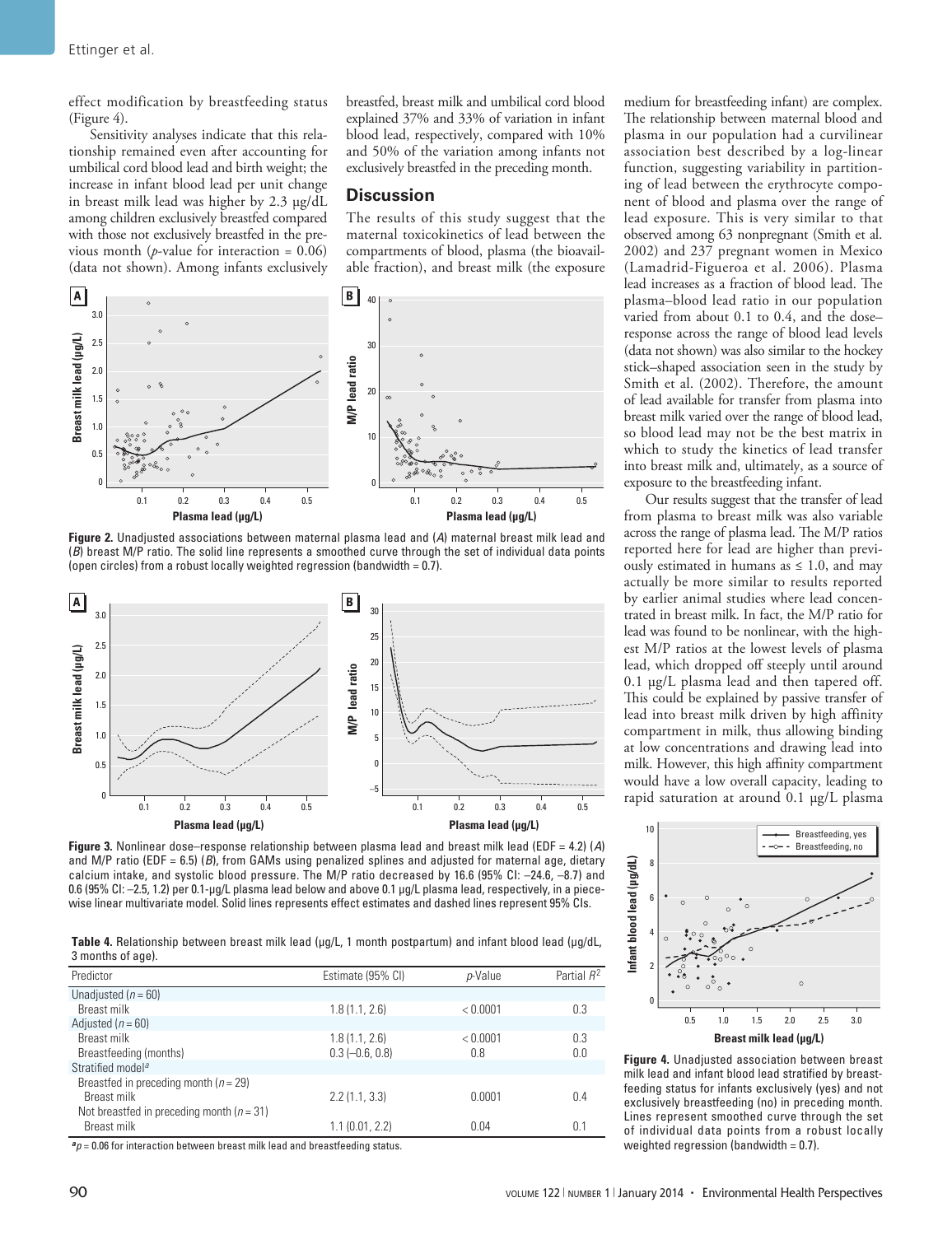lead and the consequent leveling off of the M/P ratio as passive transfer resumes (driven only by the increase in plasma lead levels).

A possible candidate for this high-affinity, low-capacity compartment in milk could be the protein casein, which is involved in calcium transport into milk. Several studies indicate that milk casein binds lead with high affinity in rats, mice, cows, and humans [reviewed by Anastacio Ada et al. (2004)]. However, the milk casein concentration and amount of binding to casein in milk is much higher in animals than in humans (Hallen and Oskarsson 1995; Lönnerdal 2013; Rosen et al. 2009), which would explain the ease with which binding becomes saturated in human milk (Oskarsson et al. 1995).

Current recommendations for cessation of breastfeeding at maternal blood lead levels > 40 μg/dL are based on an M/P ratio assumed to be < 1 for lead (CDC 2010; Kosnett et al. 2007; Lawrence and Lawrence 1998, 2005). We found that, in most cases (97%), the M/P lead ratio was > 1, indicating that the milk lead concentration is higher than the maternal plasma concentration. Although the M/P ratios up to 40 observed in our study might seem to be disturbingly high, in fact they occur only at such low plasma lead concentrations that the associated milk lead concentration is still relatively low. For example, the extreme of the observed M/P ratios in our study, 39.8, corresponds to a milk lead concentration of 1.7 μg/L at a plasma lead concentration of 0.04 μg/L. Even at a higher and more commonly observed plasma lead concentration of 0.1 μg/L, an M/P ratio of 40 would correspond to a milk lead concentration of 4 μg/L.

At high blood lead concentrations (> 40 μg/dL), the relationship between the concentration of lead in serum and its concentration in blood becomes nonlinear (Manton and Cook 1984; Manton et al. 2001). The blood lead concentration at which deviation from linearity in the plasma-blood lead relationship is clearly apparent is both populationand model-dependent but, in general, it appears that blood lead concentrations > 40 μg/dL are associated with significant nonlinearity in humans (Hernandez-Avila et al. 1998; O'Flaherty 1993; Schutz et al. 1996). Thus, it can be posited that when maternal blood lead concentrations exceed about 40 μg/dL, the milk-to-blood lead ratio may be greater than it is at lower maternal blood lead concentrations.

The proposed nonlinearity in the milk-toblood lead relationship has been observed in lactating mice and rats with blood lead concentrations > 3 μg/dL (Hallén et al. 1996) as well as in cows at blood lead concentrations exceeding 20–30 μg/dL (Oskarsson et al. 1992). Hallén and Oskarsson (1993) observed a linear relationship between milk lead and

maternal plasma lead in rats and mice throughout the entire concentration range of their studies. Oskarsson et al. (1995) have also noted a rapid rise in milk lead above blood lead levels > 40 μg/dL in human samples from a Mexico City study (Namihira et al. 1993), in which the mean blood lead was 46 μg/dL, suggesting a curvilinear relationship between blood lead and milk lead. The variance explained in the linear models of breast milk lead are approximately the same for blood and plasma lead in our study; however, we found the blood– breast milk lead association to be linear while the plasma–breast milk lead was significantly nonlinear. Therefore, we fit piecewise linear models, with a knot at the point of inflection of 0.1 μg/L, to describe the plasma–breast milk lead relationship, which may not fully be capturing the variability of the nonlinear relationship as shown in Figures 2A and 3A.

The potential magnitude and range of increases in the milk-to-blood lead ratio at maternal blood lead concentrations > 40 μg/dL are not well quantified in humans and are outside the range of blood lead levels in our current study. However, although the milk-to-blood lead ratio may increase as maternal blood lead concentrations exceed 40 μg/dL, the milk-to-plasma lead ratio should not change significantly at higher maternal blood lead concentrations. Nonetheless, the possibility that milk lead increases disproportionately to blood lead in women with high blood lead levels should be considered when discussing breastfeeding with women whose blood lead levels exceed 40 μg/dL.

Our findings here do not suggest that measurement of maternal plasma or breast milk lead are likely to become clinically useful environmental health measures because these methods require technically challenging ultra-clean specimen collection and analysis protocols. However, when properly collected and analyzed, these biological markers of exposure are useful tools in research efforts to better understand lead kinetics in the lactating woman and breastfeeding infant. We used different laboratories and analytic procedures for quantification of lead in the various biological matrices to employ the best available methods for the key matrices of interest (plasma and breast milk). Blood lead is a surrogate, measured with error, for the toxicologically available lead fraction, and larger effect size estimates observed in studies using plasma lead suggest many previous studies using blood lead may have had effect estimates downwardly biased by measurement error.

Given the unique nutritional characteristics of human milk, breastfeeding is understood to be the optimal mode of nutrient delivery to full-term infants. The benefits of breastfeeding are so compelling that very few situations definitively contraindicate breastfeeding (American Academy of Pediatrics 2012). However, wide ranges of breast milk lead levels have been documented in population studies of women (Abadin et al. 1997; Koyashiki et al. 2010), and the human data available to estimate the risk this poses to the breastfeeding infant are limited (Mushak 1999).

Our results suggest that breast milk lead is a significant and important source of infant lead exposure accounting for approximately 30% of variation in infant blood lead levels. This was higher among infants who were exclusively breastfed (37%) than among those not exclusively breastfed (10%), suggesting that breast milk is an important contributor to infant lead burden on top of any concurrent environmental and *in utero* exposures. Although a limitation of the present study is that we did not have concurrent infant blood lead levels available at 1 month postpartum, we made the assumption that the ranking of lead levels within the population remained stable over the first 3 months of infant life, and we also accounted for breastfeeding practices in our models.

Previously we have reported that even among a population of women with relatively high cumulative lifetime exposures to lead, levels of lead in breast milk were low, influenced both by current lead exposure and by redistribution of bone lead accumulated from past environmental exposures (Ettinger et al. 2004b). Although these breast milk lead levels were relatively low, they clearly had a strong influence on infant blood lead over and above the influence of maternal blood lead. Breast milk lead accounted for 12% of the variance, and was significantly correlated (*r* = 0.32,  $p < 0.0001$ ) with infant blood lead levels at 1 month of age (Ettinger et al. 2004a). In that study, we estimated that a difference of approximately 2 μg/L in breast milk lead was associated with a 0.82-μg/dL increase in blood lead for breastfeeding infants at 1 month of age (Ettinger et al. 2004a). In the current study, a 1-μg/L increase in breast milk lead increased infant blood lead by 1.8 μg/dL at 3 months of age (*p*-value < 0.0001). This was higher among infants exclusively breastfed in the previous month (2.2 μg/dL) compared with breastfeeding infants who were not exclusively breastfed in the preceding month  $(1.1 \text{ µg/dL})$  (*p*-value for interaction = 0.06).

In another study of breast milk and infant blood lead levels, milk lead accounted for 10% of the variance in 6-month blood lead, and there was a linear dose–response relationship between breast milk and infant blood lead at 6 months of age  $(r = 0.42, p = 0.0003)$ (Rabinowitz et al. 1985). Despite the fact that human milk composition varies among individuals (Ballard and Morrow 2013), the high percentage of lead in the milk whey fraction